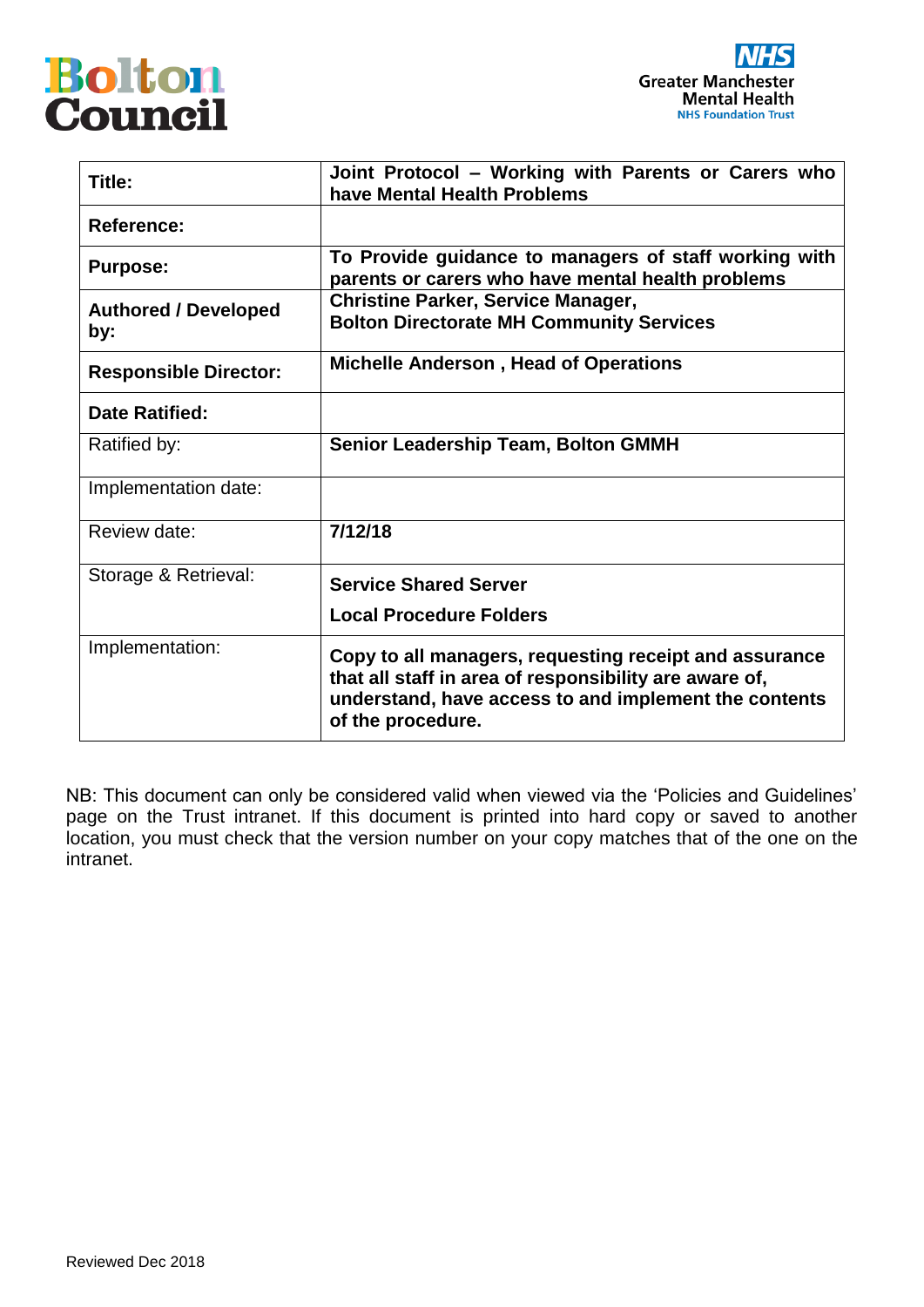## Document Control

| <b>Version Number</b> |                                              |
|-----------------------|----------------------------------------------|
| Target Audience       | All staff - Bolton Mental Health Directorate |

Change Control

| <b>Date</b>           | Author   | Version | Change Description /<br>Reviewer | <b>Document Status</b>                              |
|-----------------------|----------|---------|----------------------------------|-----------------------------------------------------|
| 26.07.2012   C Parker |          | 1.0     | New document                     | Ratified                                            |
| 26.05.2015            | C Parker | 2.0.    | Updated                          | <b>Ratified at Bolton</b><br><b>Directorate DMT</b> |
| 15.07.2015            | R.Wright | 3.0     | Updated                          | <b>Ratified at Bolton</b><br><b>Directorate DMT</b> |
| 07.12.2018            | R.Wright | 4.0     | Updated                          |                                                     |

[Note: For new documents, the version control changes should range from 0.1 - 0.9 during consultation. When the document is formally approved it will change to version 1.0. Any minor change prior to review date the author can amend to include updates e.g. review following change in guidance, this would be automatically reflected as 1.1

In the light of a major change, e.g. legislative, or the document has reached its expiry date, this would see the document reviewed, re-consulted upon and documenting as to version 2.0. For further guidance contact the Integrated Governance Department].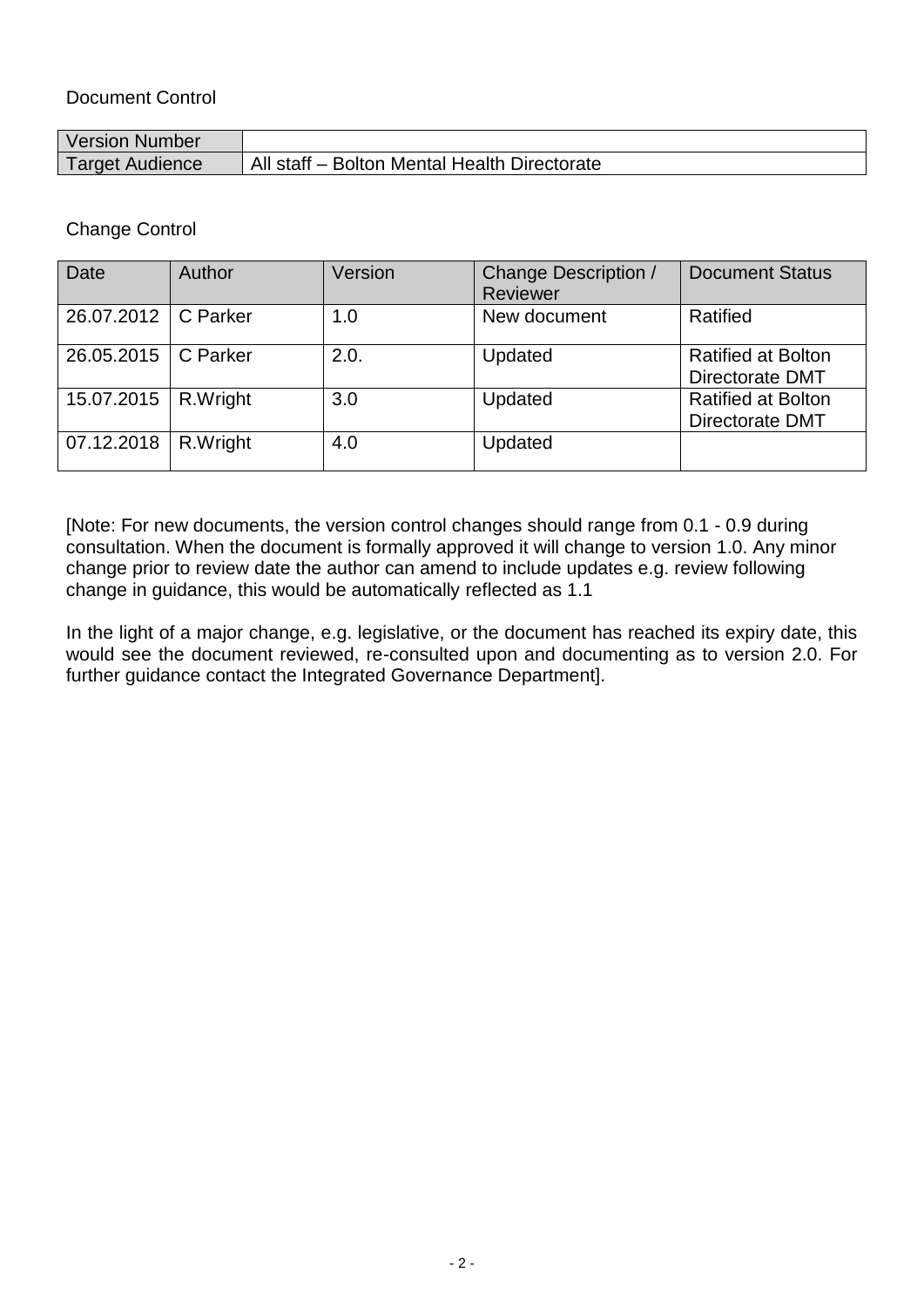|     | <b>Contents</b>                                                                                                                                                |                                            |
|-----|----------------------------------------------------------------------------------------------------------------------------------------------------------------|--------------------------------------------|
| 1.  | <b>INTRODUCTION</b><br>Vision<br>1.1                                                                                                                           | $\overline{4}$<br>$\overline{4}$           |
|     | 1.2<br>Objectives                                                                                                                                              | $\overline{4}$                             |
| 2.  | <b>SHARED PRINCIPLES</b>                                                                                                                                       | $\overline{4}$                             |
| 3.  | <b>FRAMEWORK GUIDELINES</b><br><b>Mental Health Framework</b><br>3.1<br>3.2<br><b>Children's Social Care Framework</b><br>3.3<br><b>Multi-Agency Framework</b> | $\overline{5}$<br>5<br>5<br>$6\phantom{a}$ |
| 4.  | <b>WORKING TOGETHER</b>                                                                                                                                        | $\overline{7}$                             |
| 5.  | <b>IMPACT OF MENTAL HEALTH ON CHILDREN AND FAMILIES</b>                                                                                                        | $\overline{7}$                             |
| 6.  | <b>SHARED ASSESSMENTS</b>                                                                                                                                      | 9                                          |
| 7.  | REFERRAL TO BOLTON MENTAL HEALTH SERVICES                                                                                                                      | 10                                         |
| 8.  | REFERRAL TO BOLTON CHILDREN'S SOCIAL CARE SERVICE                                                                                                              | 11                                         |
| 9.  | <b>INFORMATION SHARING</b>                                                                                                                                     | 12                                         |
| 10. | CHILDREN VISITING MENTAL HEALTH WARDS                                                                                                                          | 13                                         |
|     | <b>APPENDIX 1</b>                                                                                                                                              | 14                                         |
|     | <b>APPENDIX 2</b>                                                                                                                                              | 16                                         |
|     | <b>APPENDIX 3</b>                                                                                                                                              | 18                                         |
|     | <b>APPENDIX 4</b>                                                                                                                                              | 19                                         |
|     | <b>APPENDIX 5</b>                                                                                                                                              | 21                                         |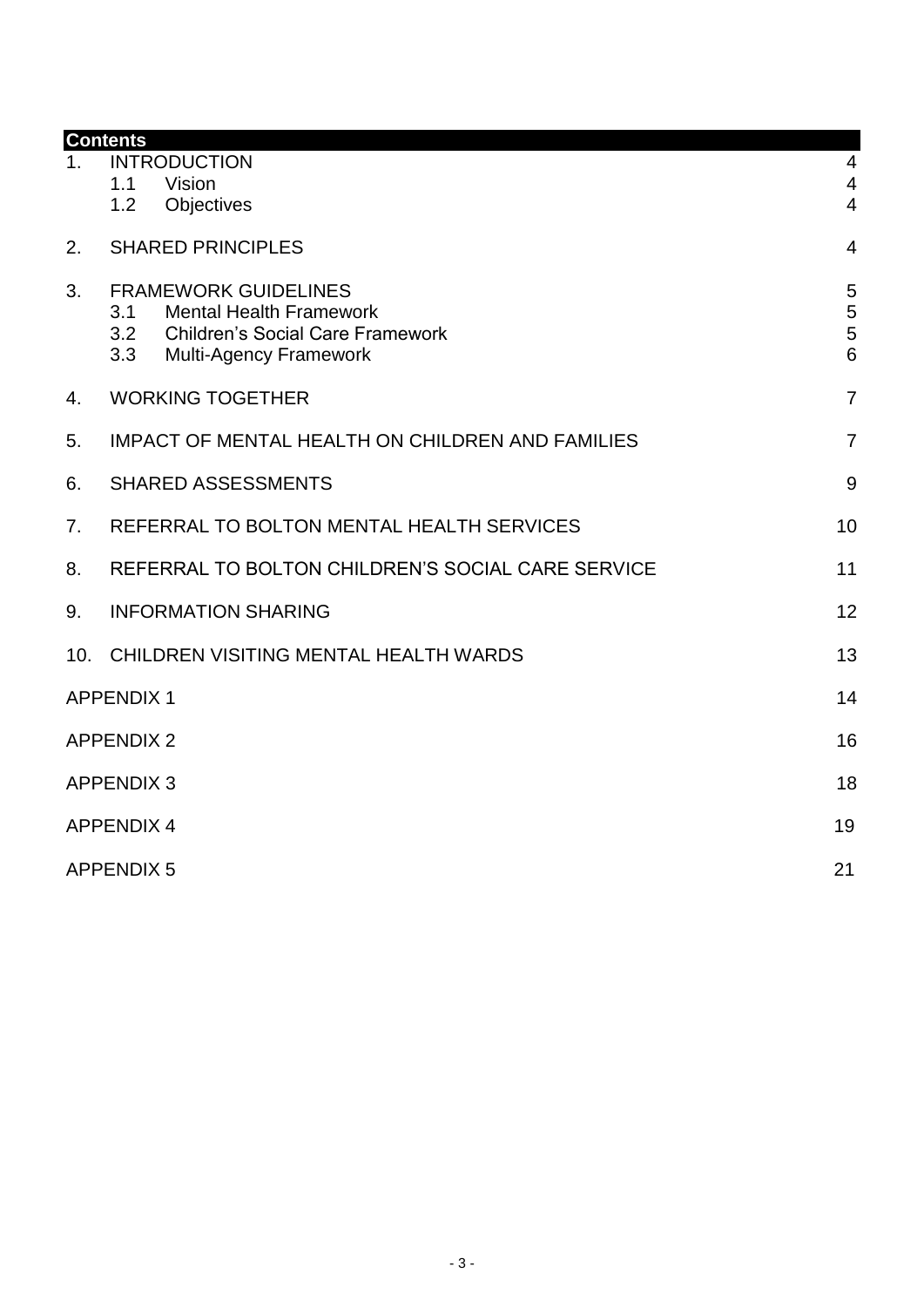## <span id="page-3-0"></span>**1. INTRODUCTION**

## <span id="page-3-1"></span>**1.1 Vision**

Children's need for protection and the presence of mental disorder in the parent / carer is bound to overlap at times. In such situations it is important to maintain a balance between the awareness of risk that mental disorder may represent to a child's safety and/or wellbeing and the need to protect individuals with a mental disorder from being stereotyped and disadvantaged. Informed assessments and effective multi-agency working are the key to ensuring that children and families receive the appropriate services to meet their identified needs and manage risk. Adult Mental Health Services including those providing general adult community and forensic psychiatry, alcohol and substance misuse and learning disability services have a responsibility in safeguarding children when they become aware a child's welfare is not being promoted or identify a child at risk of harm.

Families who are in need of services from both Children's Services and Adult Mental Health Services should be assured of seamless and integrated support.

#### <span id="page-3-2"></span>**1.2 Objectives**

The objectives of this protocol are: -

- To meet the needs of children whose parents / carers have mental health problems.
- To promote joint working between Children's Services and Mental Health professionals in both the statutory and non-statutory sectors.
- To promote joint training to help professionals understand each other's perspectives and assist joint practice.
- To encourage work which is non-discriminatory. This means that whilst the safeguarding and safety of the child is paramount, agencies also have a responsibility to adopt a nondiscriminatory, open and supportive approach and ensure adequate advocacy is provided to the parent / carer.

#### <span id="page-3-3"></span>**2. SHARED PRINCIPLES**

Families have a right to expect that services will be provided in line with a common set of guiding principles: -

- Children's needs are best met when parents are supported but the needs of the child are paramount.
- Parents with a mental illness have the right to be provided with care and support that enables them to meet the needs of their child/children.
- Children have the right to be protected from harm and to receive services when their health or development is at risk.
- All professionals involved have a responsibility for promoting the safety and wellbeing of children.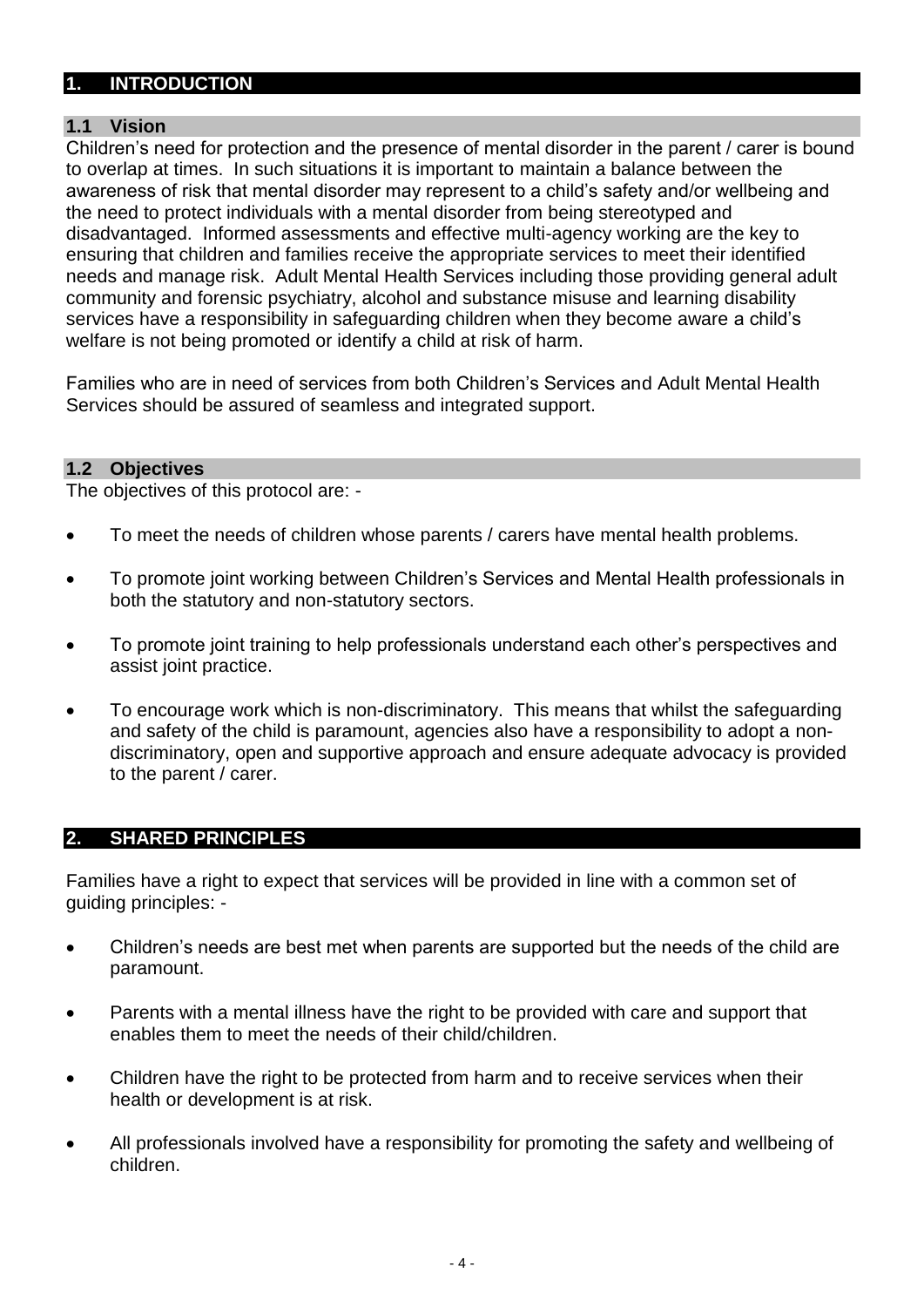- A multi-agency approach to specialist assessment and service provision is in the best interests of both parents and children. Information gathering, and assessment should be based on the principle of effective joint working across Adult and Children's Services.
- Risk is reduced when information is shared effectively between agencies.
- Risk to children is reduced through effective multi-agency and multi-disciplinary working.
- Services should be needs-led with the child's needs being paramount.
- Services should recognise diversity and actively cater for individuals' ethnic, religious and cultural needs and personal preferences.
- Parents and children should have a say in how their services are provided and have real opportunities to be involved in developing and improving services.

## <span id="page-4-0"></span>**3. FRAMEWORK GUIDELINES**

#### <span id="page-4-1"></span>**3.1 Mental Health Framework**

Adult Mental Health Services work under the legal framework of the Mental Health Act 1983 (as amended 2007) and associated guidance and the Mental Capacity Act 2005 and associated guidance.

Adult Social Care, People Services Departments including Greater Manchester Mental Health NHS Foundation Trust have duties under the Care Act 2014 to undertake assessments of need and arrange services to meet those needs. This may include outcomes in relation to caring for children.

*"Guidance on the Discharge of Mentally Disordered People and their Continuing Care in the Community"* (DOH 1994) stated Health Authorities and Children and Young People's Service Departments will need to ensure that the Care Programme Approach (CPA) and care management arrangements are properly coordinated.

"Effective Care Coordination in Mental Health Services" (the 1999 DOH Policy document on the modernisation of the CPA and its integration with Care Management) requires a systematic assessment of the health and social care needs of individuals with mental health problems, with a care co-ordinator responsible for implementing and reviewing their care plan.

There is a duty incumbent on all mental health practitioners to consider the needs of children and to consult with colleagues in Children's Social Care whenever concerns or queries about their welfare arise.

#### <span id="page-4-2"></span>**3.2 Children's Social Care Framework**

Children's Services work under the legal framework of the Children Act 1989 and associated guidance.

Section 17(1) of the Children Act 1989 states that: -

*"It shall be the general duty of every Local Authority (in addition to the other duties imposed on them by this part) –*

- *a) to safeguard and promote the welfare of children within their area who are in need; and*
- b) *so far as is consistent with that duty, to promote the upbringing of such children* by their families, by providing a range and level of services appropriate to these children's needs".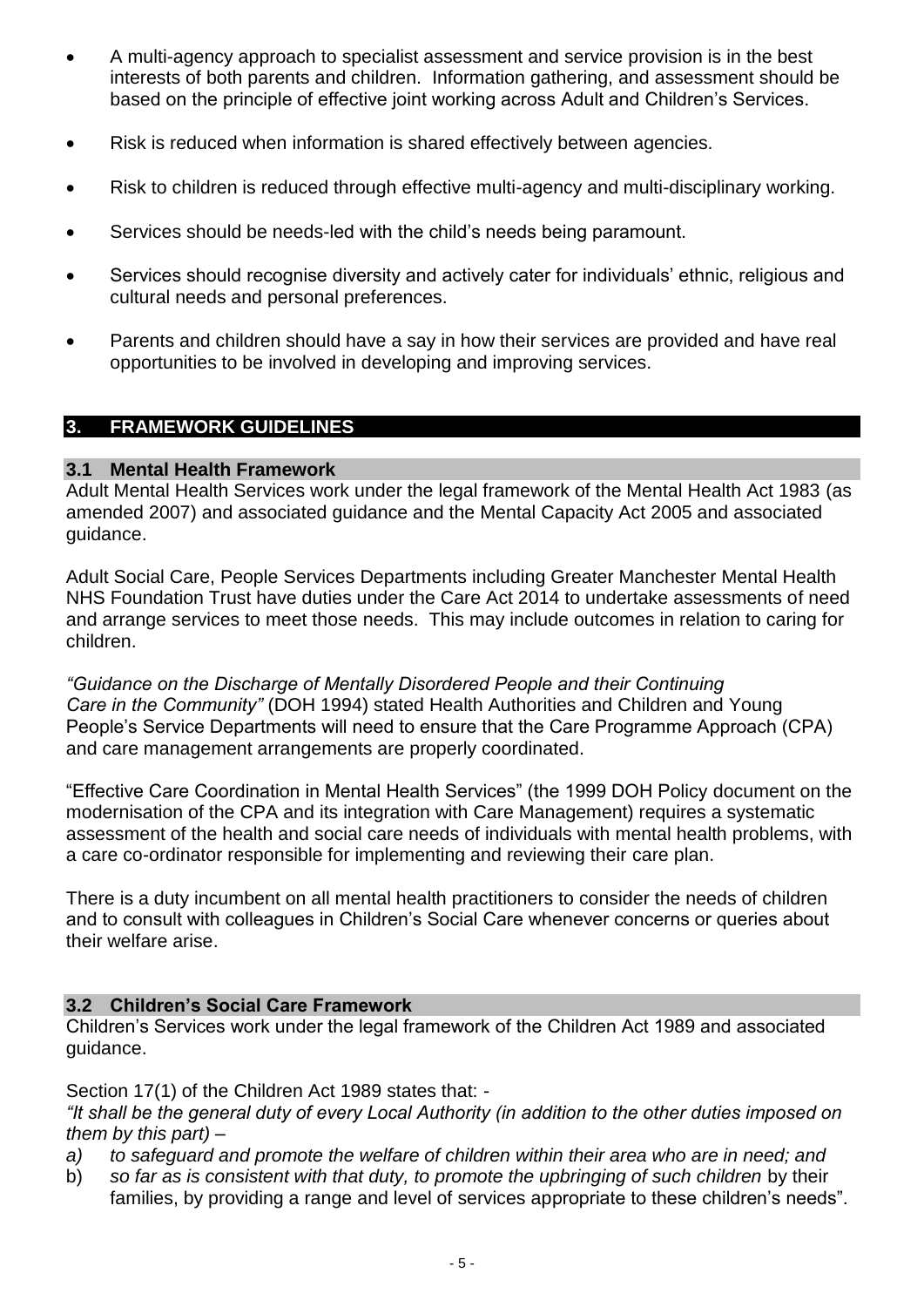Section 17(10) says: *"…a child shall be taken to be in need if -*

- a) *he is unlikely to achieve or maintain, or have the opportunity of achieving or maintaining, a reasonable standard of health and development without the provision of services by a Local Authority;*
- b) *his health or development is likely to be significantly impaired, or further impaired without the provision for him of such services; or*
- c) he *is disabled".*

A child is a child under the meaning of the Children Act 1989 until s(he) reaches their 18th birthday.

Section 47(1) of the Children Act 1989 states that: -

*Where a Local Authority:*

- *a) are informed that a child who lives, or is found, in their area* 
	- *i) is the subject of an Emergency Protection Order; or*
	- *ii) is in police protection; or*
	- *iii) has contravened a ban imposed by a curfew notice imposed within the meaning of Chapter 1 of Part 1 of the Crime and Disorder Act 1998; or*
- *b) have reasonable cause to suspect that a child who lives, or is found in their area, is suffering or is likely to suffer, significant harm, the Authority shall make, or cause to be made, such enquiries as they consider necessary to enable them to decide whether they should take any action to safeguard or promote the child's welfare.*

The aforementioned Section 17 and Section 47 represent the main areas of work with children and families whose needs range from simple to the more complex.

The Children Act 1989 introduced the concept of 'significant harm' and in the context of Section 47 is the threshold that justifies compulsory child protection intervention in the best interest of children. (See Bolton's Framework for Action)

#### <span id="page-5-0"></span>**3.3 Multi-Agency Framework**

*Working Together to Safeguard Children"* (2015) sets out how all agencies and professionals are required to work together to promote children's welfare and protect them from abuse and neglect. It describes how actions to safeguard children fit within the wider context of support to children and families

*"Working Together"* specifies that all professionals working in mental health services in the statutory, voluntary and independent sectors should bear in mind the welfare of children, irrespective of whether they are primarily working with adults or with children and young people.

In the provision of services to service users each agency will have principles, practices, philosophies and ethics pertinent to their profession. However, the Children Act 1989 established an unambiguous principle, the *"Paramouncy Principle"* which states that the welfare of the child is paramount in any concerns about alleged abuse.

The Children Act (2004) Section 10 requires Local Authority's Mental Health Services and partner agencies to cooperate with the intention of improving the wellbeing of children and Section 11 identifies the duty of all practitioners to safeguard and promote the welfare of children whilst carrying out their role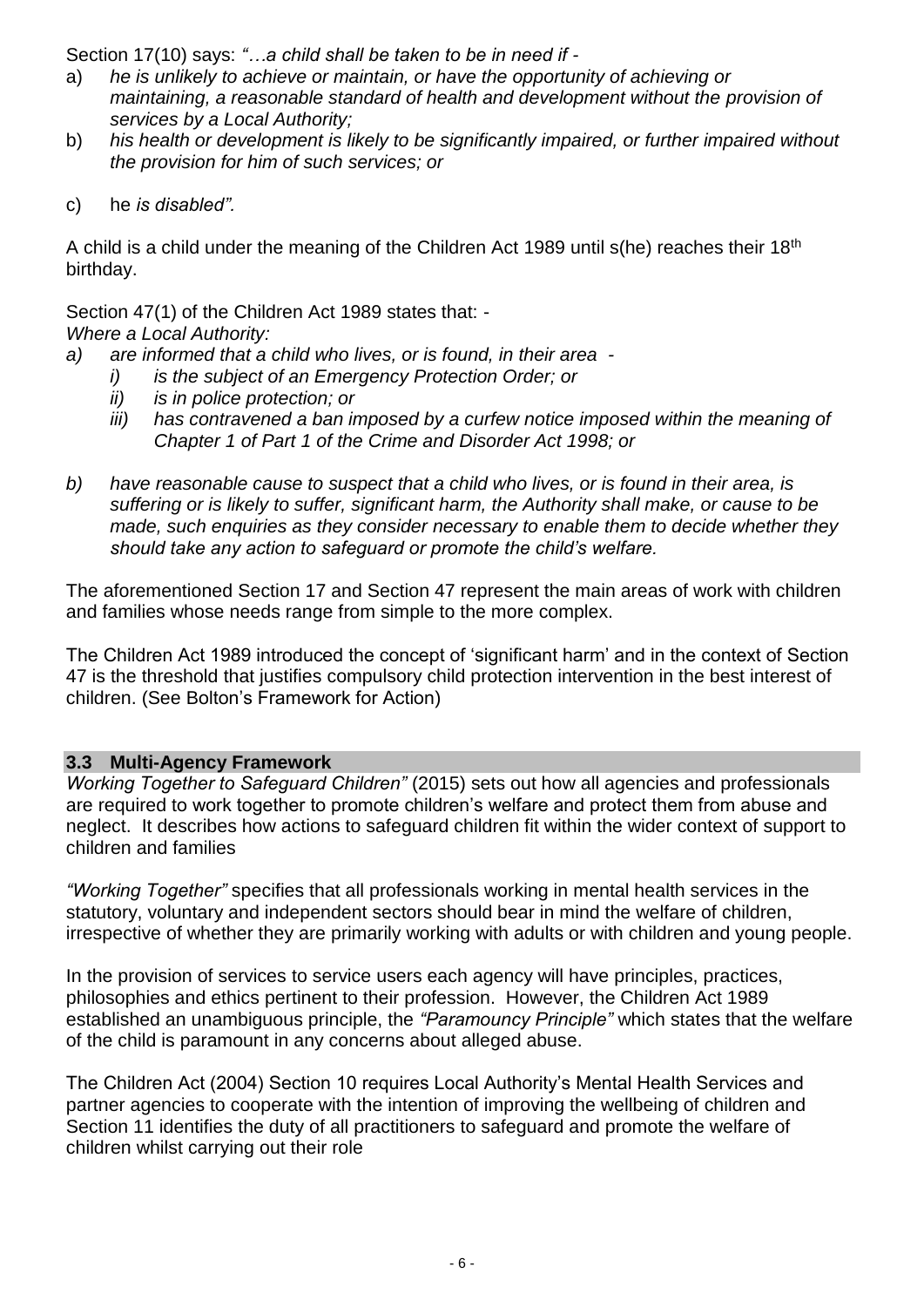Bolton's Framework for Action provides all those working with children and their families across the town, with a process to identify and respond to children's needs. In Bolton the process for working with children and families that do not meet the threshold of significant harm is by using the Early Help Assessment (EHA) (see

[http://www.boltonsafeguardingchildren.org.uk/page/EarlyInterventionandIntegratedWorking.asp](http://www.boltonsafeguardingchildren.org.uk/page/EarlyInterventionandIntegratedWorking.aspx)

[x](http://www.boltonsafeguardingchildren.org.uk/page/EarlyInterventionandIntegratedWorking.aspx) ) lead professional and child action meetings process. This process facilitates multiagency working and ensures additional needs are identified early and appropriate services provided in line with the Munro recommendations.

The Early Help Assessment Tool (EHA) is a practical and simple process to help identify additional support needs. It's a way of working with a child, young person and/or their family at the earliest opportunity to help make things better. The process includes: -

- An assessment tool based on the National Assessment Framework;
- An action planning and review process;
- A way of recording and sharing information where needed to access and coordinate additional services.

The EHA is not just a form it is a process that includes the completion of paperwork via discussion and engagement with children, young people and families. It is also a recognised suitable tool to share information with consent.

Child Action meetings are used to bring together parents, professionals and where relevant, the child. The purpose is to identify and deliver a holistic service to improve the outcomes for children. This process should be used at levels one and two of the Framework for Action when two or more agencies are involved to ensure roles are clear, plans are co-ordinated and reduce any potential duplication or confusion.

## <span id="page-6-0"></span>**4. WORKING TOGETHER**

Where Children's Social Care and Mental Health Services are involved with an individual or family, a representative from each service must be invited to attend any meetings concerning the family. For Mental Health Services the most common meetings would include ward based multi-disciplinary team meetings (where leave and discharge arrangements are discussed see section 10), Care Programme Approach (CPA) reviews and Adult Protection meetings, multidisciplinary assessment meetings. For Children's Social Care the most common meetings would include Child Action meetings, Child Protection Strategy meetings, Child Protection conferences and Core groups

## <span id="page-6-1"></span>**5. IMPACT OF MENTAL HEALTH ON CHILDREN AND FAMILIES**

Parental mental illness does not automatically have an adverse impact on children, but it can increase their vulnerability. It is also possible for different children within the same family to have a different experience of parenting and therefore for different needs to emerge. Therefore, it is essential to always assess its implications for each child in the family. (Many children whose parents have mental ill health may be seen as children with additional needs requiring professional support and, in these circumstances, all adult mental health workers should consider the need for an Early Help assessment (EHA).

Where a parent / carer has either mental and/or physical illness, their children may have caring responsibilities, which are inappropriate to their age. These responsibilities must be recognised and may have an adverse effect on children's' development and in these circumstances the need for an Early Help assessment (EHA) should always be considered.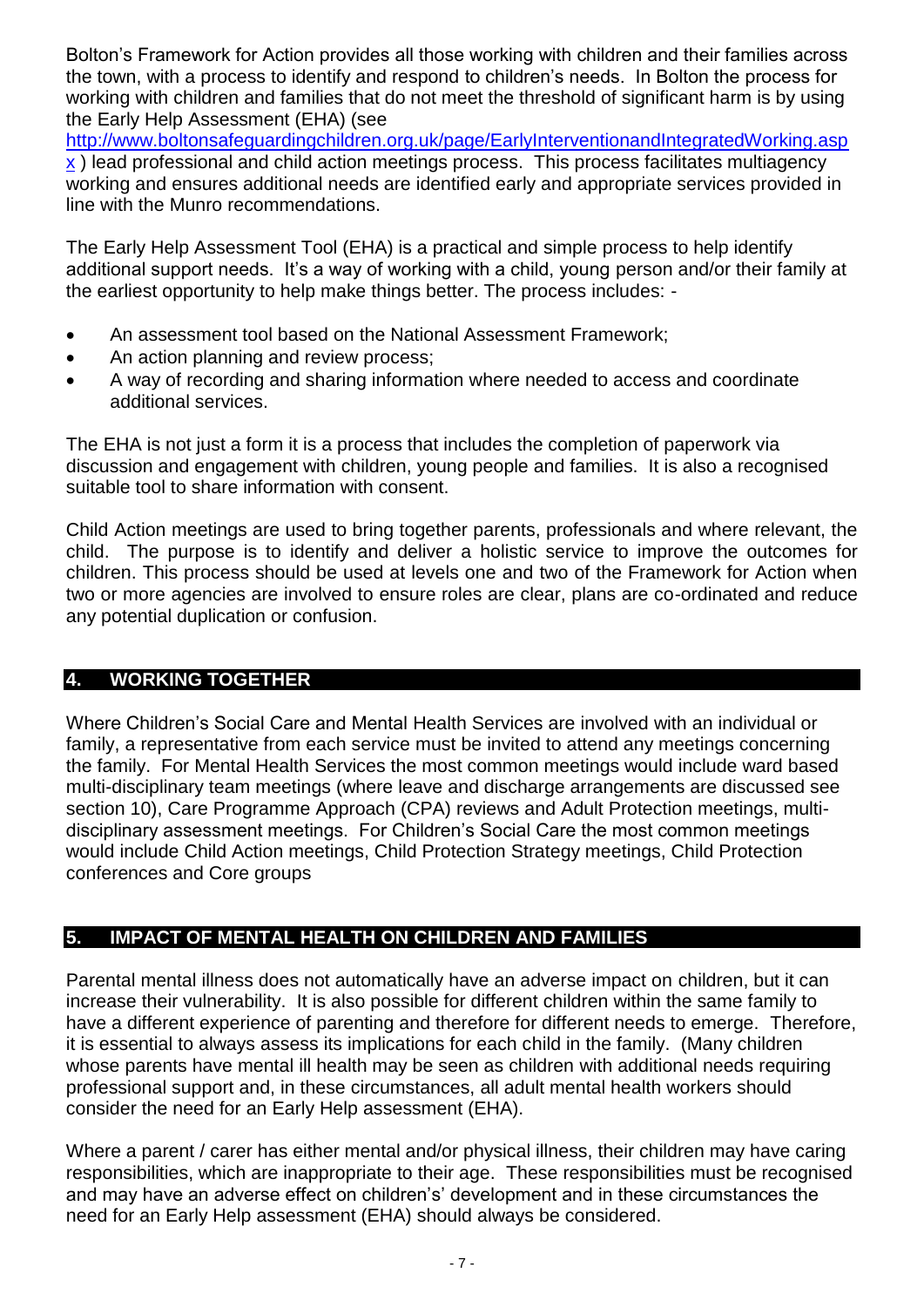Some forms of mental illness may blunt parents / carers' emotions and feelings or cause them to behave in bizarre, violent or inconsistent ways towards their children or environment.

- At the extreme a child may be at risk of severe injury, profound neglect, or even death.
- A study of 100 reviews of child deaths (A Falkov 1996, DOH) where abuse or neglect had been a factor in the death, showed clear evidence of parental mental illness in one third of cases – more up to date research which was published in October 2010 by Ofsted referenced learning lessons from serious case reviews.
- Post-natal depression can also be linked to both behavioural and physiological problems in the infants of such mothers.
- Where the other parent / carer or family members can help, or where the problems are mild, or short-lived and where there is no other family disharmony, the adverse effects on the children will be less likely.
- Significant history of domestic abuse is a risk indicator for children.
- Significant history of substance misuse is a risk indicator for children.
- Parental non-compliance with services and treatment is a risk factor.
- Stigma and oppression might impair parenting capacity of adults, and children might carry the burden of covering for parental behaviour.

A child at risk of significant harm or whose wellbeing is affected could be a child: -

- Who features within parental delusions:
- Who is involved in his/her parents suicidal thoughts or plans;
- Who is involved in his/her parent's obsessive compulsive behaviours;
- Who becomes a target for parental aggression or rejection;
- Who has caring responsibilities inappropriate to his/her age;
- Who may witness disturbing behaviour arising from the mental illness (e.g. self harm, suicide, disinhibited behaviour, violence, homicide);
- Who is neglected physically and/or emotionally by an unwell parent;
- Who does not live with the unwell parent, but has contact (e.g. formal unsupervised contact session or the parent sees the child in visits to the home or on overnight stays);
- Who is socially isolated because they feel unable to either bring other children home, or understand or have the words to explain what is happening at home to adults.
- Who is at risk of severe injury, profound neglect or death;

Or s/he could be an unborn child: -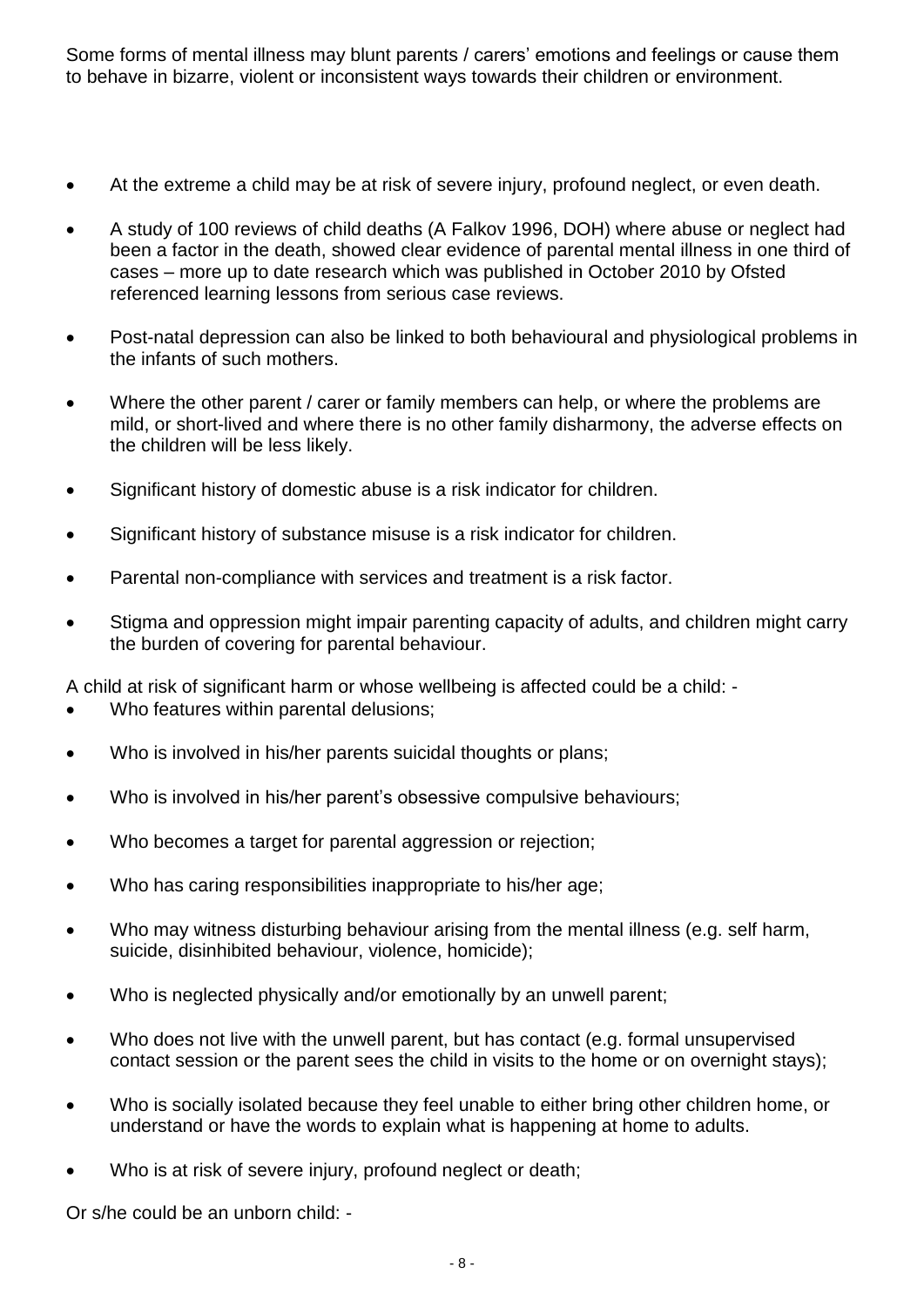• Of a pregnant woman with any previous major mental disorder, including disorders of schizophrenia, any affective or schizoaffective disorder; also severe personality disorders involving known risk of harm to self and/or others, or significant episode of postnatal depression or puerperal psychosis from a previous pregnancy.

The following factors may impact upon parenting capacity and increase concerns that a child may have suffered or is at risk of suffering significant harm: -

- History of mental health problems with an impact on the sufferer's functioning;
- Unmanaged mental health problems with an impact on the sufferer's functioning;
- Maladaptive coping strategies;
- Misuse of drugs, alcohol, or medication;
- Severe eating disorders;
- Induced fabricated illness disorder;
- Self-harming and suicidal behaviour;
- Lack of insight into illness and impact on child, or insight not applied;
- Non-compliance with treatment;
- Poor engagement with services;
- Previous or current compulsory admissions to mental health hospital;
- Disorder deemed long term 'untreatable', or untreatable within time scales compatible with child's best interest;
- Mental health problems combined with domestic abuse and/or relationship difficulties;
- Mental health problems combined with isolation and/or poor support networks;
- Mental health problems combined with criminal offending (forensic):
- Non-identification of the illness by professionals (e.g. untreated post-natal depression can lead to significant attachment problems);
- Previous referrals to LA children's social care for other children

Please see appendix 2 for Children's Services checklist and Mental Health Services checklist to support the assessments.

## <span id="page-8-0"></span>**6. SHARED ASSESSMENTS**

If the mental health professional identifies that the child / children are in need of additional support because of their parent / carer's mental health, they should discuss this with their line manager, the parent / carers and children and reach an agreement to use the Early Help Assessment process, checking with the IW team whether there is already an EHA in place. The first Child Action Meeting will be arranged by the person who has completed the Early Help Assessment form with the child or young person. Once it has been agreed at a Child Action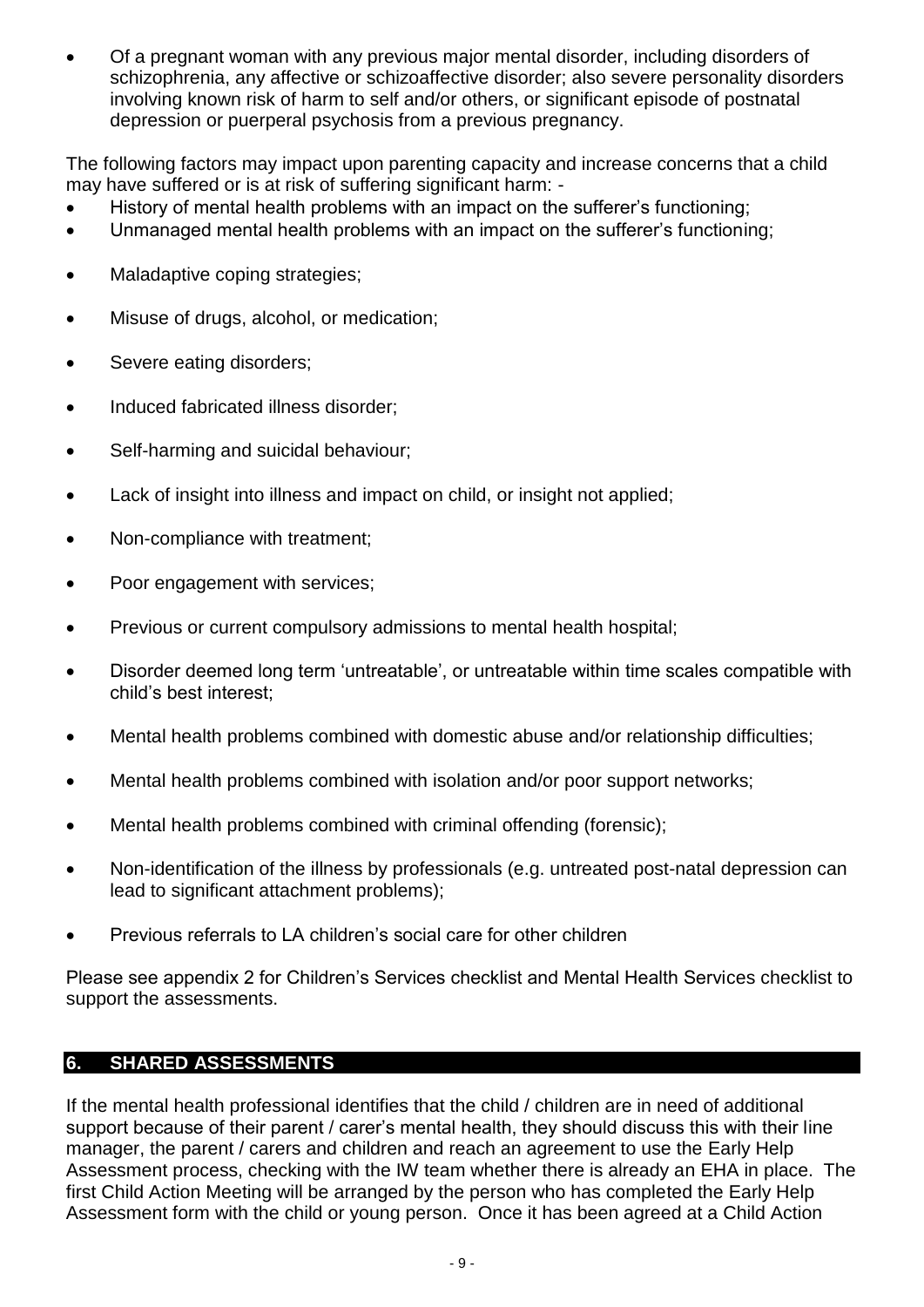Meeting who will take on the Lead Professional role, they will coordinate any further Child Action Meetings and the ownership of the EHA will be transferred to them.

Shared assessments with Children's Services social worker and Mental Health professional should be undertaken between agencies to facilitate assessments and safeguard children when it is recognised and agreed that it is necessary to do so. The mental health professional involved in the assessment would normally be the care coordinator for Care Programme Approach (see glossary). In urgent situations where the person is not known to Mental Health Services the relevant team manager will appoint a mental health professional to undertake a joint assessment.

Professionals from all partner agencies who have involvement with the family or for whom there is a role in the future should be involved in joint assessments. For example in cases of post natal depression, health professionals should be involved.

Children's Service social work assessment processes at level 4:-

- On receipt of a referral to MASSS Children's Social Care the Referral and Assessment Team have 24 hours in which to make a decision about any actions to be taken.
- If a decision is made that a referral requires further assessment a **Children and Families Assessment** will be undertaken to identify whether a child is a child in need (section 17) or is at risk of significant harm (section 47). If the referral requires an assessment it will progress to either a 15 day assessment or a 45 day assessment if there are complex issues. Copies of the assessment should be shared.
- An Initial Child Protection Conference should take place within 15 working days of the last Strategy Discussion.
- The first Core Group Meeting stemming from Child Protection Initial Conferences should take place within 10 working days of the Initial Conference and thereafter at monthly intervals.
- The first Child Protection Review should take place within 3 months of a child protection plan being implemented and thereafter at six monthly intervals.
- All agencies will be expected to provide relevant reports which express a professional view of the situation and recommendations for the child protection process.

## <span id="page-9-0"></span>**7. REFERRAL TO BOLTON MENTAL HEALTH SERVICES**

The majority of people with mental health problems will be assessed and supported by professionals working in a primary care setting. The most frequent mental health problems are depression, eating disorders and anxiety disorders. Most of these difficulties can be effectively treated in primary care. For those whose difficulties are assessed as being more severe, professionals working in a primary care setting will make a referral to specialist services for further assessment. The most common referral route for specialist assessment is via a GP to the Single Point of Access for Mental Health services in Bolton. Appendix 1 provides a glossary of the different types of mental illness.

People with a severe and enduring mental health problem will be supported by Community Mental Health Teams (CMHT's). In Bolton there are three teams, two organised into North and South localities for those people with a functional disorder (see glossary) and one borough wide Mental Health Older People Team for mainly older people with dementia type conditions and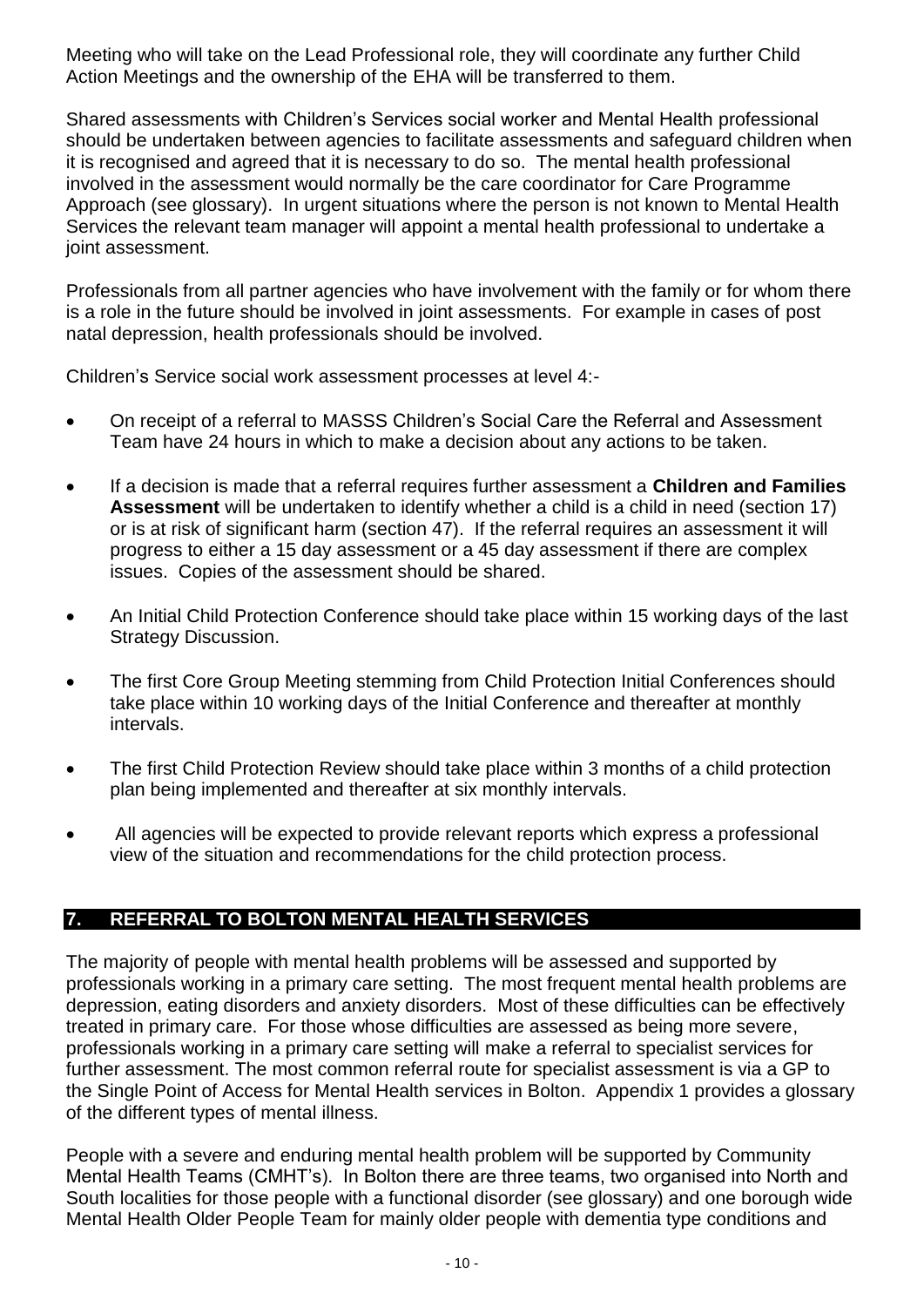others with complex needs arising from organic disorders (see glossary). In addition there is a specialist borough wide team for young people with psychosis; the Early Intervention Team and a Memory Assessment Service.

| Single Point of Access Team (SPOA): | 01204 483101 |
|-------------------------------------|--------------|
| North CMHT tel:                     | 01204 483003 |
| South CMHT tel:                     | 01204 483000 |
| <b>Mental Health Older People:</b>  | 01204 483771 |
| Early Intervention Team:            | 01204 483003 |
| RAID:                               | 01204 390743 |

For those emergency situations where adults experiencing mental health issues attend A&E at Royal Bolton Hospital, Bolton Foundation Trust, the RAID (Rapid Assessment Interface and Discharge) team may undertake an assessment and determine care and intervention. RAID is a 24-hour, 7 day service

The single point of access takes referrals for all teams and is open 5 days a week (9am-5pm). They will check if a parent/carer is known, provide advice or accept a referral. They may undertake an assessment or forward the referral to the most appropriate team within the service.

Wherever a concern is raised about parental mental ill health, this concern must be discussed with the GP involved, referrer and/or a mental health professional.

Any referrals must be checked on adult systems e.g. Liquid Logic ( Bolton Council) and PARIS (GMMH) and children's systems to determine whether a family member is known to either service or whether there are any professionals currently involved where child concerns are indicated. They will agree to undertake relevant checks in line with confidentiality procedures, with agreement that information released is on a need to know basis in line with local safeguarding board procedures.

People who receive a service from a CMHT may experience a mental health crisis. If a mental health crisis does occur they can be referred to the Home based treatment service (HBT) for prompt and intensive support, this intervention ceases when the crisis has resolved. Throughout any involvement from HBT ongoing care and treatment is organised by the person's care coordinator. The CMHT also offer a service weekend day time and bank holidays.

Mental Health emergencies are referred to the Approved Mental Health Professional (AMHP) on duty for an assessment under the Mental Health Act 1983 (as amended 2007). Mental Health emergencies out of hours are referred to the Emergency Duty Team (EDT).

## <span id="page-10-0"></span>**8. REFERRAL TO BOLTON CHILDREN'S SOCIAL CARE SERVICE**

If the actions under targeted services for children – level 3 do not address the children's needs adequately and a more intensive package of protection and support is required, this should be decided at a child action meeting and the case be elevated to Level 4 with the lead professional making a referral to the Multi Agency Screening and Safeguarding Service for assessment.

If the child/children are at immediate risk of significant harm, a child protection referral should be made to the Mulit Agency Screening and Safeguarding Service followed up in writing using the EHA template (within two working days). **Please note a child protection referral should be made at any point during the process if professionals have a concern that the**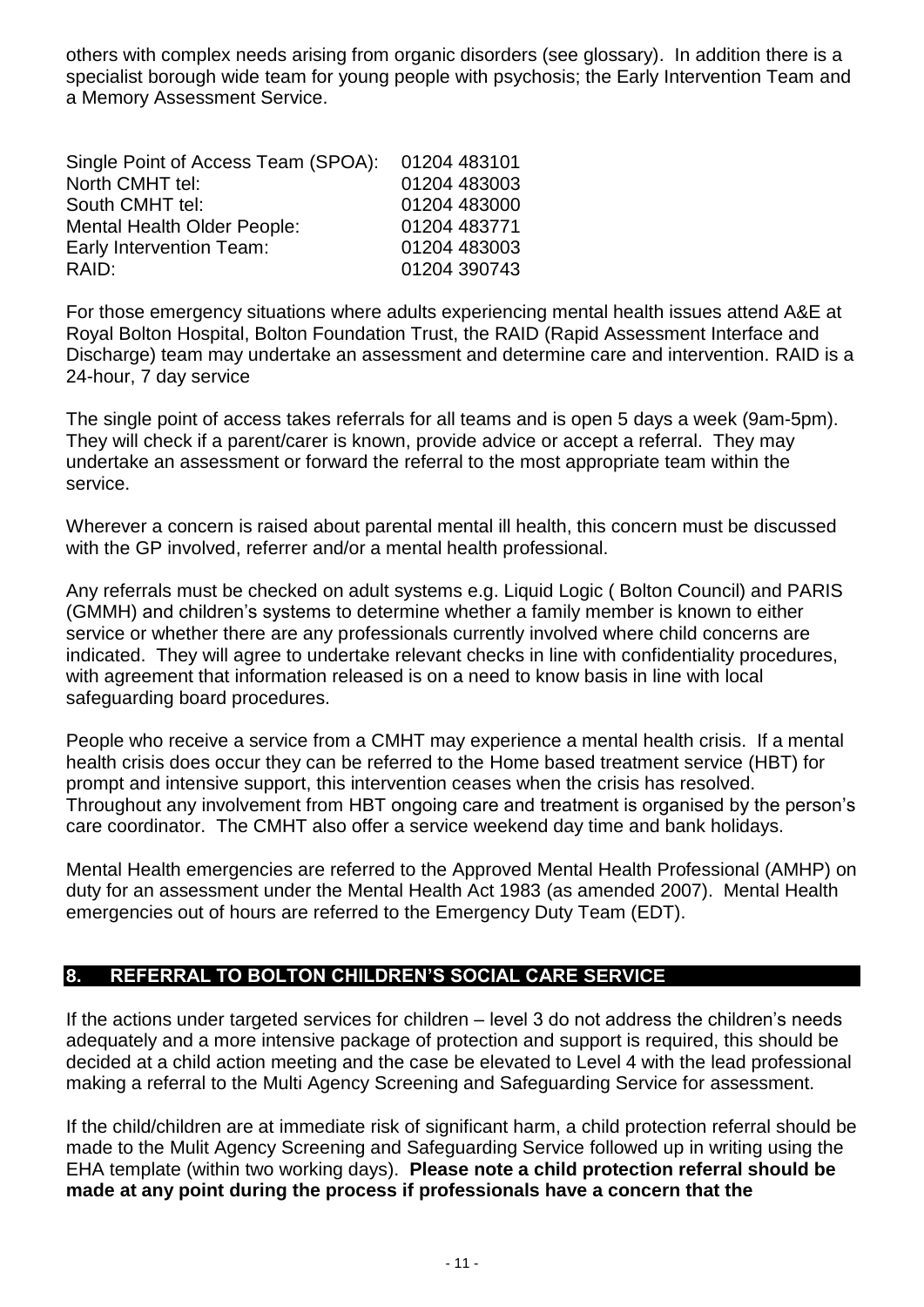## **child/children are at risk of significant harm (Level 4: Bolton's multi-agency threshold criteria).**

Where a practitioner is unsure as to whether a referral to the MASSS is warranted the team duty social worker should be contacted and s/he will provide advice and guidance.

Multi Agency Screening and Safeguarding service 01204 331500

After accepting the referral the social worker will: -

- Check if CMHT is or has been involved with any person under enquiry or their partner. In the case of a check with Mental Health Services the initial contact should be made with the Single Point of Access. They will agree to undertake relevant checks in line with confidentiality procedures, with agreement that information released is on a 'need to know' basis in line with Local Safeguarding Children Board procedures.
- Initial information gathering in a Section 47 enquiry should also include checks with GP's and the CMHT if:
	- o There is an indication of mental disorder in a parent / carer or concern that mental illness may be present.
	- o The person already has contact with Mental Health Services.
	- o The Local Authority have a duty to make enquiries (under Section 47 of the Children Act 1989) if they are informed that a child has suffered or is likely to suffer significant harm.

Permission should of course be sought from the adult concerned where possible. Please refer to the information section below.

A decision should be made at this stage about whether it is appropriate to partner with the CMHT in visiting and assessing the circumstances. Should there be a need for a child protection plan then the child protection plan and the CPA care plan should not discriminate against the parent with a mental disorder and any tasks or actions for parents should be appropriate to their level of ability remembering that the needs of the child are paramount.

## <span id="page-11-0"></span>**9. INFORMATION SHARING**

Information sharing is a crucial element of successful multi-agency working supporting professionals to carry out their obligations and make informed decisions based on accurate and up to date information.

Informed consent must be sought from the parent / carer to share information unless: -

- The situation is urgent and there is not time to seek consent;
- Seeking consent is likely to cause serious harm to someone or prejudice the prevention, detection of serious crime

If consent to sharing recorded information is refused or can / should be sought from the parent / carer, information should still be shared in the following circumstances: -

- If information shared without consent it should be recorded with the reason why
- There is reason to believe that not sharing is likely to result in serious harm to the child or someone else or is likely to prejudice the prevention or detection of serious crime
- The risk is sufficiently great to outweigh the harm or prejudice to anyone that may be caused by the sharing and there is a pressing need to share the information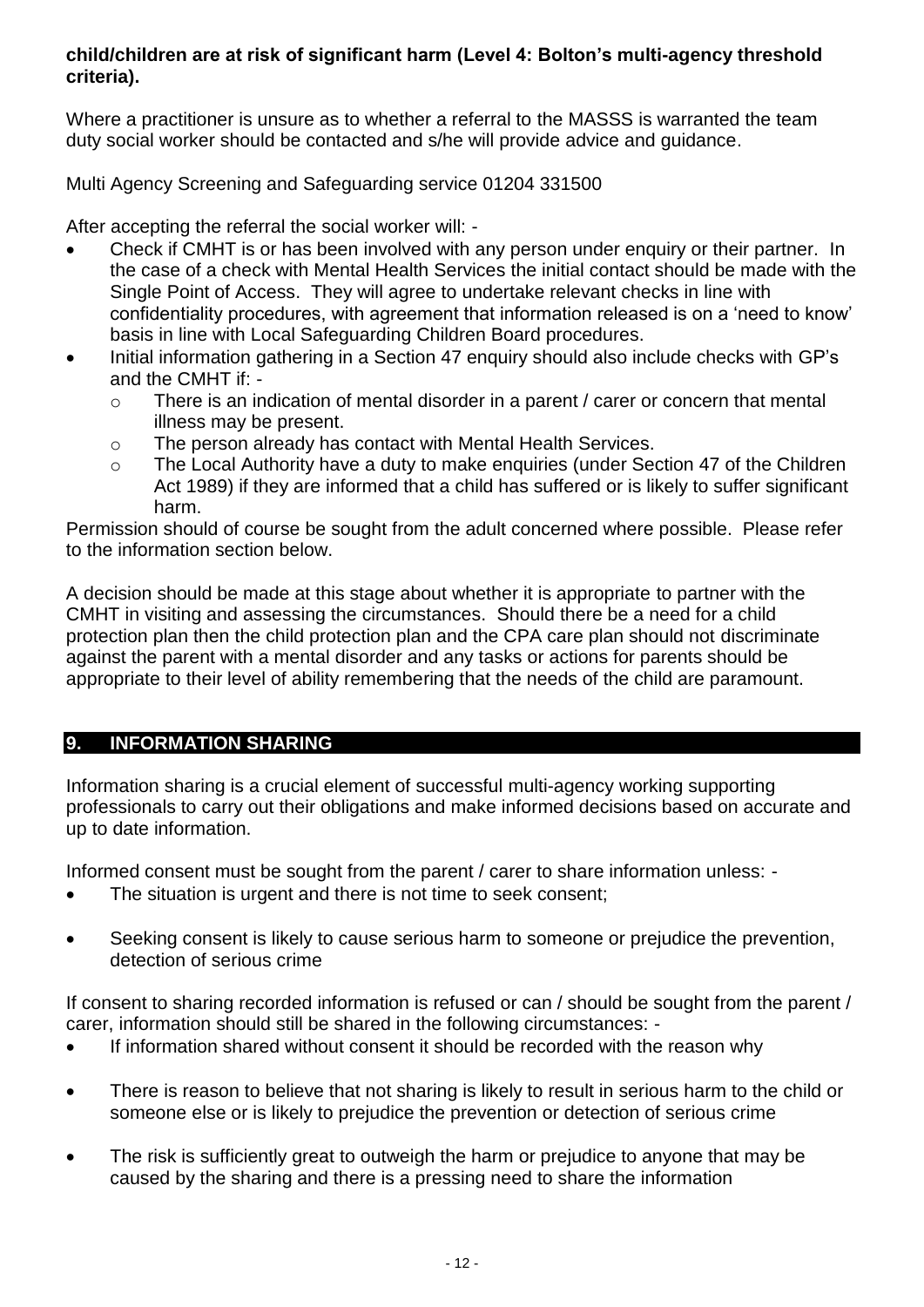## <span id="page-12-0"></span>**10. CHILDREN VISITING MENTAL HEALTH WARDS**

When an adult is admitted to an inpatient mental health ward the admitting nurse should enquire whether the patient has parental responsibilities or regular contact with children. They should note any child care issues on the nursing assessment documentation.

Issues of note may include: -

- Details of who is looking after the child/children
- Any concerns about the care of the child/children whilst the patient is on the ward
- Any issues about visiting
- Issues about leave and discharge arrangements where the adult is a parent of has caring responsibilities for children
- Any involvement of other agencies especially children's social care and whether the child/children has an allocated social worker. If this is the case the nurse in charge will contact Children's Services and social worker to ensure collaborative work to safeguard the children and make plans for contact where appropriate.

The children's social worker will assist inpatient staff to assess whether it is in the interests of a particular child to visit a named patient (LAC(99)23). Where a child has an allocated social worker this person should be contacted otherwise staff should contact the relevant referral and assessment duty social worker. Before leave and discharge arrangements are in place, where there are safeguarding concerns regarding children they will be discussed with the child / children's allocated social worker or a referral will be made to the referral and assessment team by the nurse in charge.

The Directions and associated guidance to Hospital Authorities (HSC 1999/160) sets out the assessment process to be followed when deciding whether a child can visit a named patient in special hospitals. When a Children and Young People's Service Department considers it has powers under the Children Act 1989 to undertake the necessary assessment, it should assist the hospital by assessing whether it is in the interests of a particular child to visit a named patient (LAC(99)23).

(HSC1999/222:LAC(99)32) to NHS Trusts, Health Authorities and Children & Young People's Service Departments re paragraph 23.3 of the revised Mental Health Act 1983 Code of Practice (Published 2015) states that:

"Hospitals should have written policies on the arrangements about the visiting of patients by children, which should be drawn up in consultation with local Children & Young People's Service Authorities. A visit by a child should only take place following a decision that such a visit would be in the child's best interests. Decisions to allow such visits should be regularly reviewed."

#### **Refer to Greater Manchester Mental Health NHS Foundation Trust Child Visiting Policy**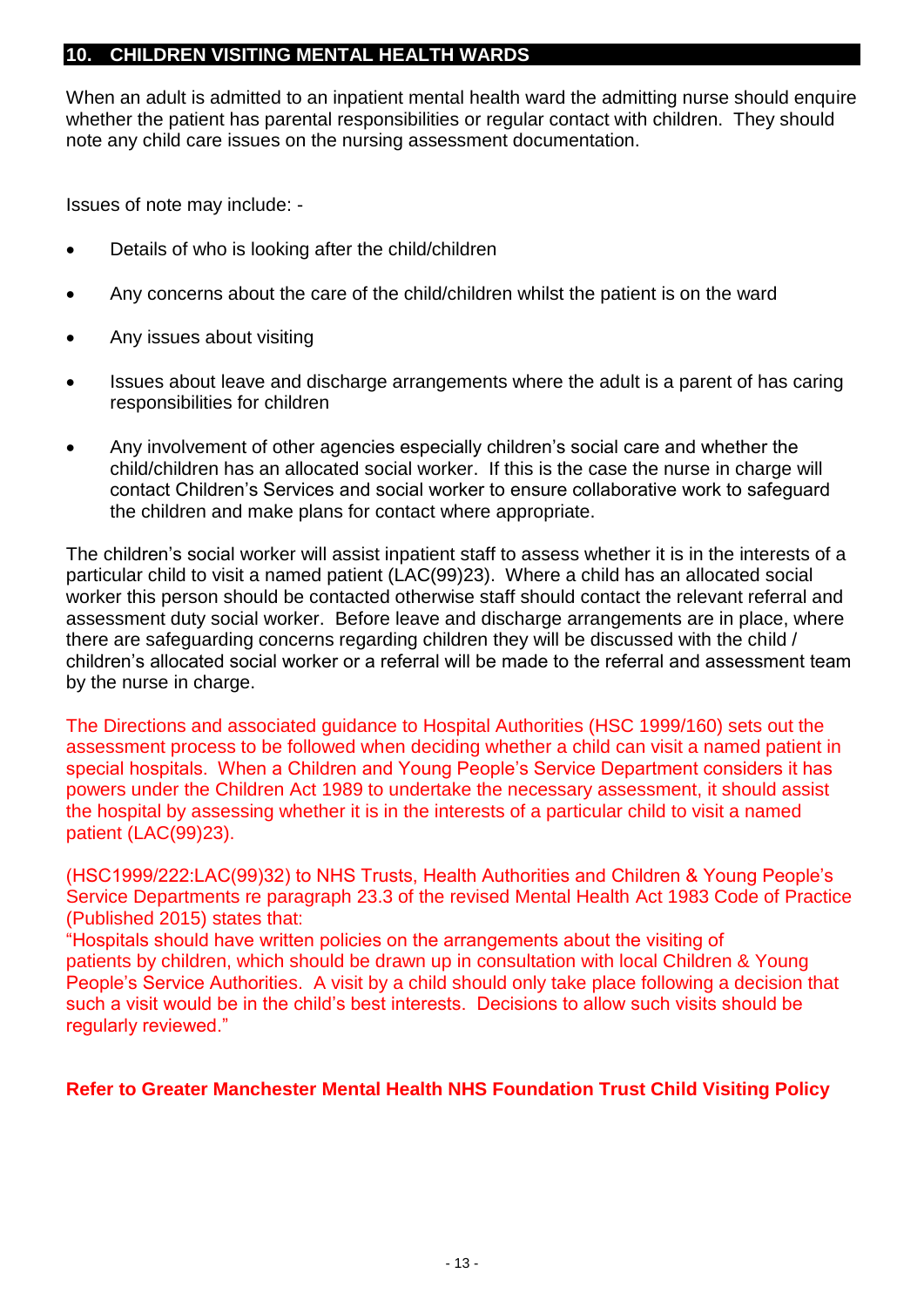## <span id="page-13-0"></span>**Definitions of Mental Illness**

There have been many attempts at defining mental illness and definitions vary depending on the severity of the symptoms. The Mental Health Act 1983 (as amended 2007) does not offer clear definitions of mental illness and as yet there is no universally agreed definition. The Health of the Nation booklet: *"Mental Illness - What does it mean?"* (HMSO) states:

*"There are many different types of mental illness. Often these involve feelings of depression, anxiety and confusion – all of which most people get some time or other, particularly after a distressing life event such as bereavement. But with mental illness these feelings occur to such an extent for such a long period of time that they make it very difficult for a person to cope with everyday life."*

The booklet offers further specific definitions:

#### Psychosis (functional disorder)

*"…your ability to distinguish between what is real and what is imaginary is seriously affected.. you might hear people saying things when no one is speaking – 'hearing voices' – which sound quite real to you. Or you may develop strong persistent beliefs or 'delusions' which are unbelievable to others around you who you know well"*

#### Neurosis (functional disorder)

The booklet only briefly mentions neurosis and states that it is a broad term to describe anxiety and depression and that it has been used in such a vague way for so long that it is being used less and less.

#### Schizophrenia (functional disorder)

*"…a condition that affects the most basic mental functions that give people their sense of individuality, uniqueness and direction. It can cause them to hallucinate (e.g. hear voices), develop feelings of bewilderment and fear, and to believe that their deepest thoughts, feelings and acts may be known to, or controlled by others"*.

#### Bi-Polar Disorder (functional disorder)

*"…causes profound changes in mood, from severe depression and lethargy to elation and overactivity"*.

#### Depressive Disorder (functional disorder)

*"…a condition in which feelings like depression, loss of interest, reduced energy, suicidal thoughts, and sleep and appetite disturbance go beyond normal mood changes"*.

#### Anxiety states (functional disorder)

*"…phobic, panic and general anxiety disorders in which anxiety symptoms, such as worry, tension, over breathing and giddiness, cause significant distress and disability"*.

#### Dementia (organic disorder)

*"leads to a decline in a person's intellectual functioning and memory. People can become very confused. Their memory for current events is impaired, but they are often able to recall scenes from many years ago with great clarity"*.

#### Eating Disorders (functional disorder)

*"…include Anorexia Nervosa, a condition that leads to severe weight loss, and Bulimia Nervosa, a condition that combines over eating with vomiting or 'purging'. Both disorders are characterised by an extreme fear of being fat"*.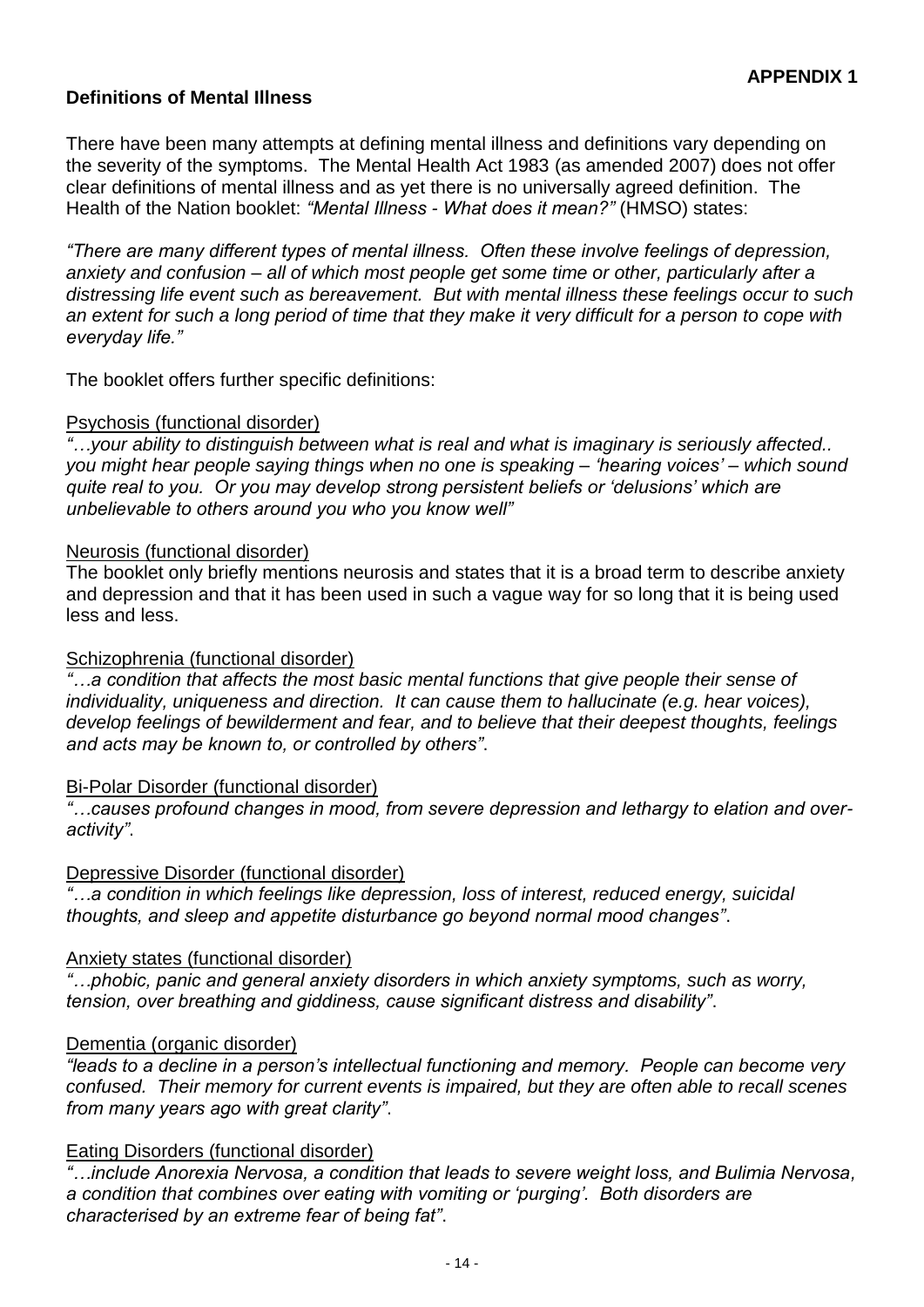## Personality Disorders (functional disorder)

*"..are deeply ingrained patterns of behaviour which are inconsistent and inflexible responses to a broad range of personal and social situations. They may be associated with distress and problems in social functioning. There are several types of personality disorder. For example, some people are so shy or dependent that they find it distressing and difficult to make friends"*.

Other helpful definitions: -

#### Post Natal Illness (functional disorder)

As the name suggests, postnatal depression is like other forms of depression, but is brought on by having a baby. There are three main forms:

- 1. "The baby blues", which is the mildest form. This comes 2 to 4 days after delivery, and is so common that it is regarded as normal.
- 2. Postnatal depression. This affects one mother in six. It can occur any time in the first year of the baby's life, but seems most common when the baby is between four and six months old. The onset may be sudden or gradual, and the effects vary from mild to severe.
- 3. Puerperal psychosis. Affects one mother in 500. The behaviour of the mother may become increasingly bizarre and disturbing to those around her and she may lose touch with reality

#### Dual diagnosis (functional disorder)

**The term 'dual diagnosis' covers a broad spectrum of mental health and substance misuse problems that an individual might experience concurrently. The nature of the relationship between these two conditions is complex.**

- Primary psychiatric illness leading to substance misuse
- Substance misuse can worsen or alter course of psychiatric illness
- Intoxication and/or substance dependence leads to psychological symptoms
- Substance misuse and/or withdrawal leads to psychiatric symptoms or illness

<span id="page-14-0"></span>Although this definition talks about illness and substance misuse, the term is also used when two psychiatric illnesses are concurrent.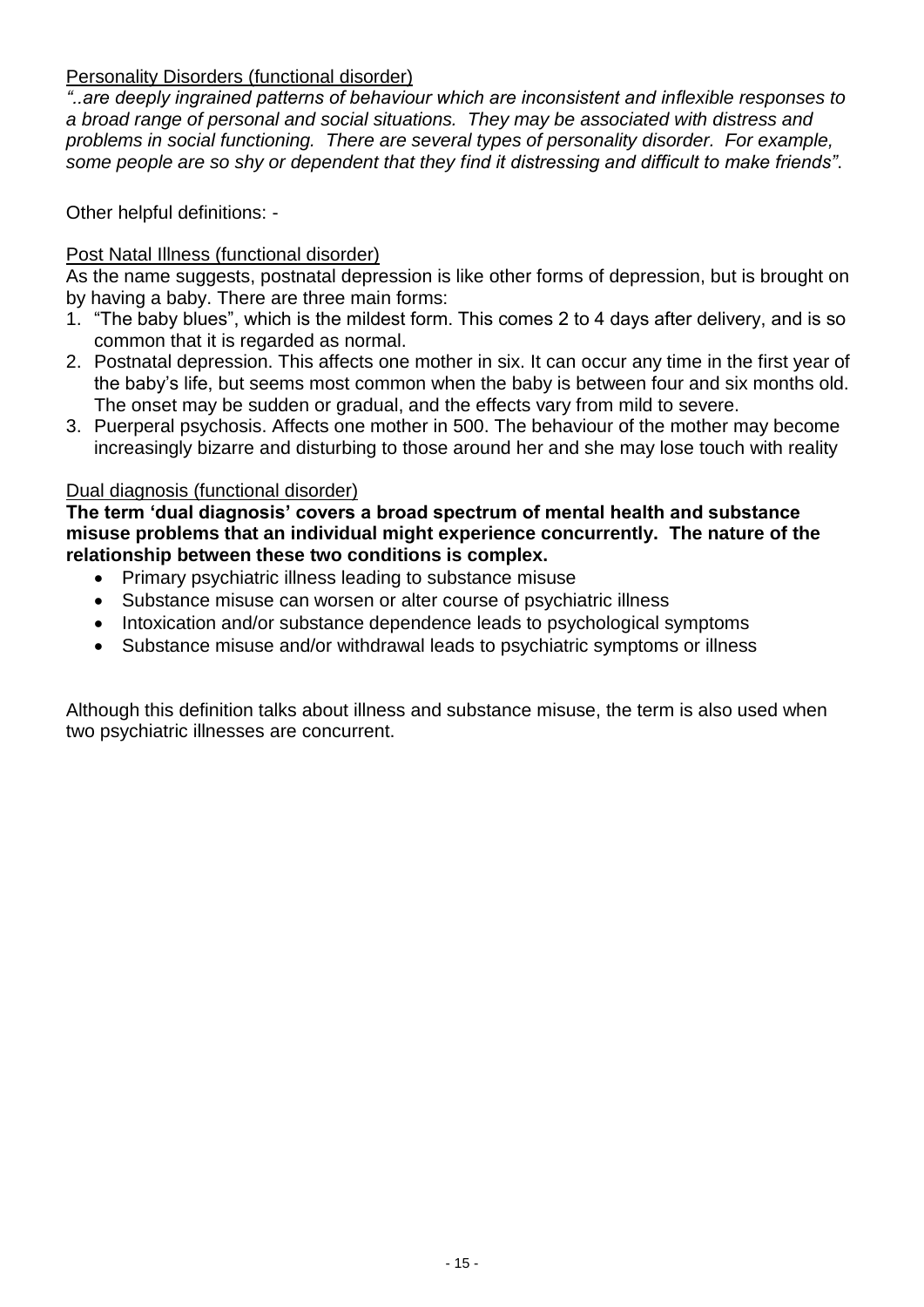## **Children's Service Checklist**

- What behaviour of the parent where there is a mental health issue causes you concern self- care, home conditions, relationship with partner (if applicable)?
- Do they have a known history of mental health problems or treatment?
- Have you observed them with their children? What are your observations?
- Have you consulted with, e.g. Project, Health Visitor, Children Centre, General Practitioner, School, Relatives?
- Ask the parent about their view of their mental health problem.
- Ask the parent if they have received treatment from their General Practitioner or a Consultant Psychiatrist for their mental health problem (record details of diagnosis, drug treatment, in-patient treatment).
- If applicable have you spoken to their partner and got their views?
- Have you spoken to the children (where age appropriate)? What do they feel about the situation? What do they want to happen?

#### **Mental Health Services Assessment Checklist**

- Nature of the mental disorder or illness that affects the care of the children, e.g. psychosis, depression, personality disorder.
- How might this impact on the care of the children? (physical care, emotional care, stimulation).
- Is there evidence that it is impacting on their care? What is it?
- Have you observed the parent with the children?
- What awareness does the parent have about the effect of their mental health problem on the care and well-being of their children?
- Support networks:
	- o What informal support systems are available for the care of the children (partner, family, voluntary agencies)?
	- o What formal support systems are available for the care of the children (Health Visitor, General Practitioner, Homecare, Childminder, Day Nursery, School)?
- Are there any known resilience factors for the children? Do they have adequate support?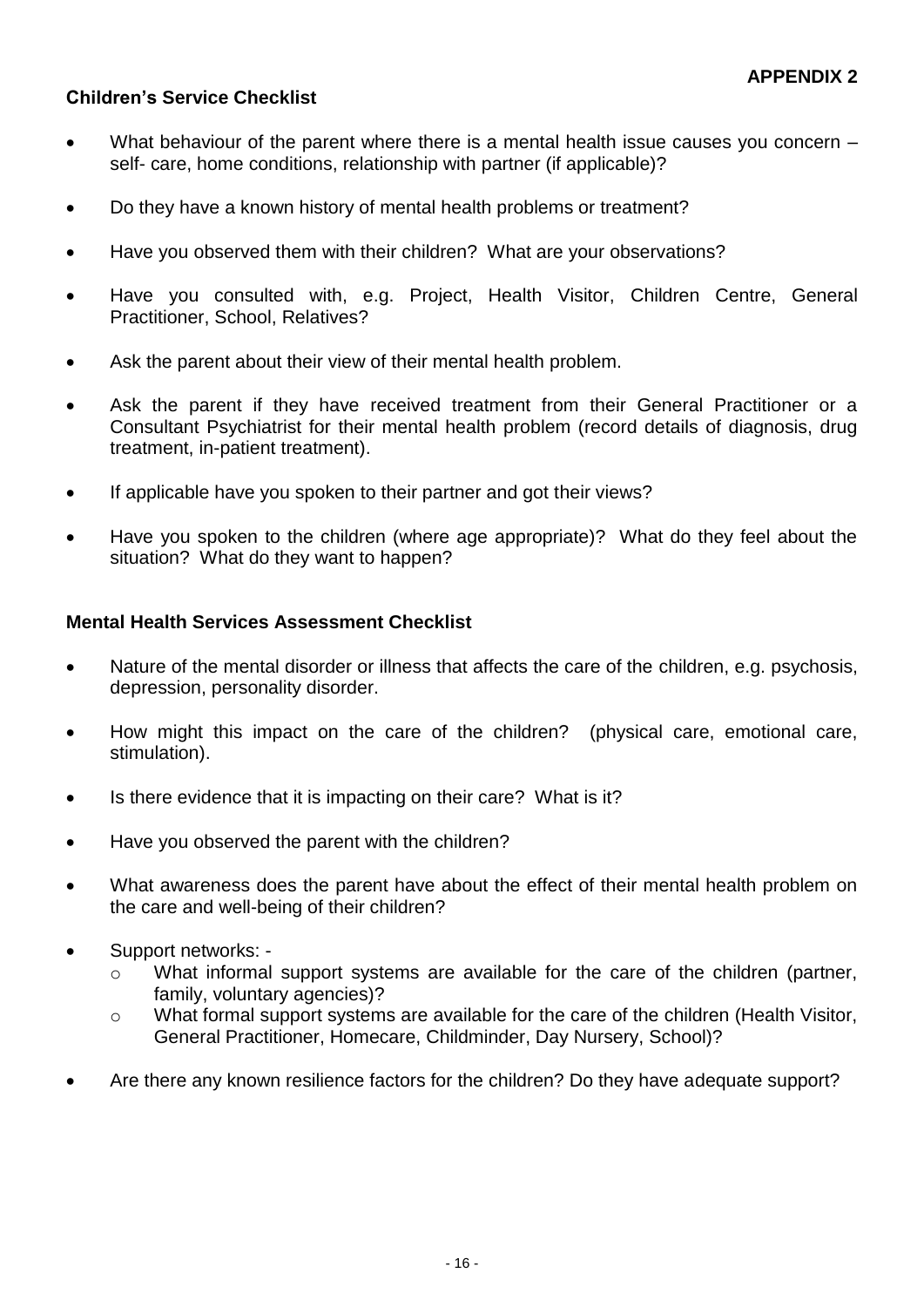## **Notes**

- Children's Services refers to **all** staff involved in delivering a service to children, adolescents and their families. And similarly, Mental Health Services refers to **all** staff, both community and hospital based, involved in the delivery of mental health services. Please note that we expect all services contracted out to be consistent with this policy and procedure. Performance will be reviewed at contract performance meetings.
- Care Programme Approach This was introduced to focus on the health and social care needs of people with mental illness referred to specialist mental health services to ensure they receive continuity of care and support in the community.
- Severe and Enduring Mental Health Problems "A mental disorder (i.e. psychotic disorders including schizophrenia, bi-polar disorder or severe neurotic conditions and personality disorders) of such intensity that it disables people from functioning adequately as determined on the basis of their culture and background."
- Primary Care People with depression, anxiety and other neurosis will present directly to the General Practitioner, or another Primary Health Care Team member (Health Visitor, Practice Nurse, etc). People with these types of problems will make up the majority of people with mental health problems seen in general practice.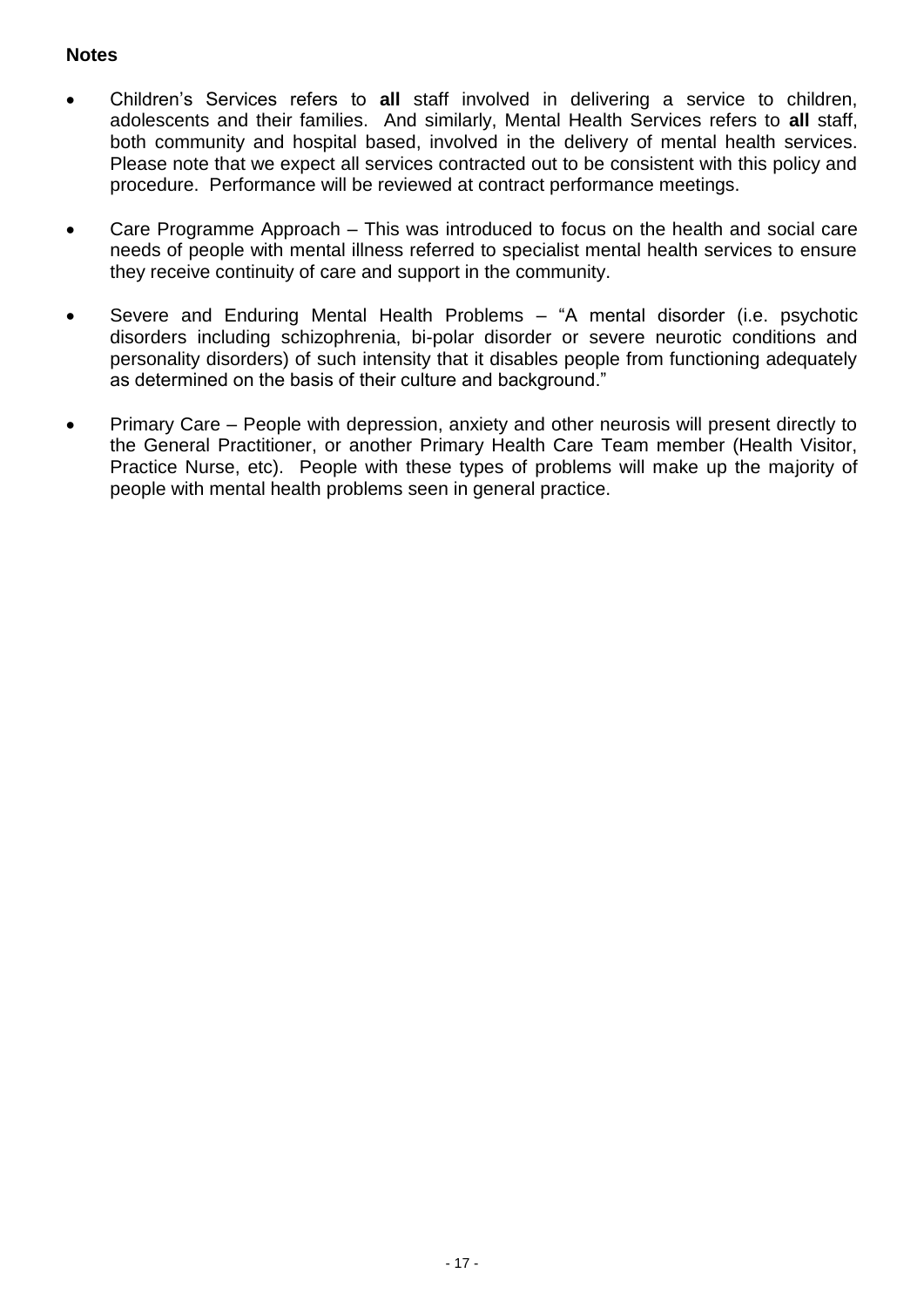# **Framework for Action**

for all children, young people and families in Bolton

<span id="page-17-0"></span>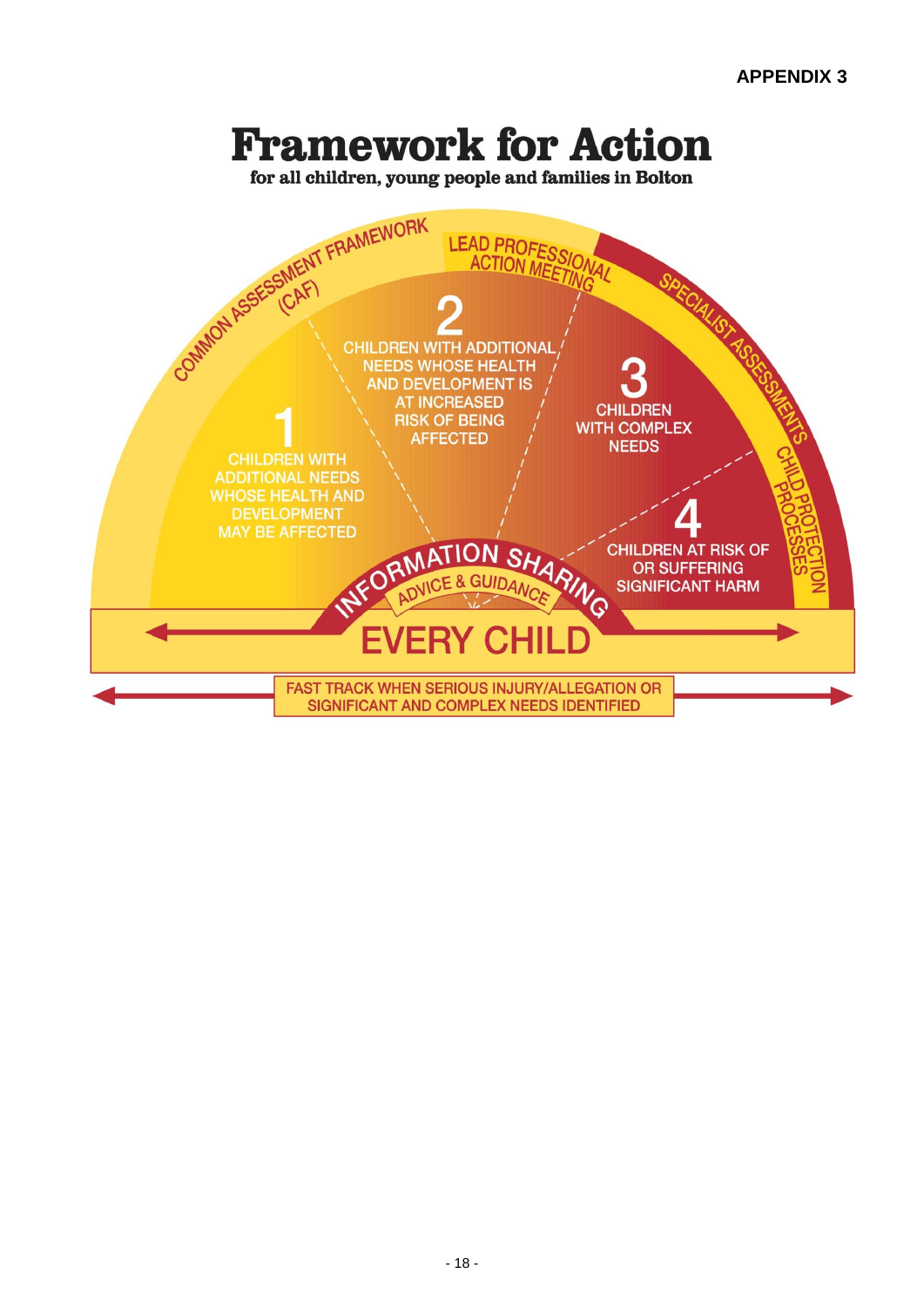## **Glossary and Contacts**

| <b>Children's Services</b>                                                                                                                               | Refers to all staff involved in delivery of services to<br>children, adolescents and their families                                     |                                                                          |
|----------------------------------------------------------------------------------------------------------------------------------------------------------|-----------------------------------------------------------------------------------------------------------------------------------------|--------------------------------------------------------------------------|
| Multi Agency Screening Safeguarding<br>Service.                                                                                                          | 01204 331500                                                                                                                            |                                                                          |
| <b>Emergency Duty Team</b>                                                                                                                               | 01204 333777                                                                                                                            |                                                                          |
| Safeguarding Children Unit                                                                                                                               | 01204 337479                                                                                                                            |                                                                          |
| Named Nurse children GMMH<br>Named Doctor children GMMH<br>Named safeguard lead adult GMMH<br>Named Doctor adult GMMH                                    | Judith Lundergan<br>Dr Michael Crawford<br>Joanne Glynn<br>Dr Imran Ali                                                                 | : 0161 773 9121<br>: 0161 773 9121<br>: 0161 773 9121<br>: 0161 773 9121 |
| <b>Adult Mental Health Services</b>                                                                                                                      | Service provision for adults with mental health<br>problems provided by Greater Manchester Mental<br><b>Health NHS Foundation Trust</b> |                                                                          |
| Single Point of Access:<br><b>North Functional CMHT</b><br><b>South Functional CMHT</b><br><b>Organic CMHT</b><br>Early Intervention Team<br><b>RAID</b> | 01204 483101<br>01204 483003<br>01204 483000<br>01204 483771<br>01204 483003<br>01204 390743                                            |                                                                          |
| <b>CAM</b>                                                                                                                                               | <b>Child Action Meeting</b>                                                                                                             |                                                                          |
| <b>Care Coordinator</b>                                                                                                                                  | The qualified mental health professional who<br>coordinates mental health care under CPA for<br>individuals with mental health problems |                                                                          |
| <b>Care Management</b>                                                                                                                                   | The process (as CPA) used by Children and Young<br>People's Service                                                                     |                                                                          |
| <b>CIN</b>                                                                                                                                               | Child in Need                                                                                                                           |                                                                          |
| <b>CMHT</b>                                                                                                                                              | <b>Community Mental Health Team</b>                                                                                                     |                                                                          |
| <b>Core Assessment</b>                                                                                                                                   | 35 day assessment by Children and Family Services<br>either as a result of a child protection referral or an<br>initial assessment      |                                                                          |
| <b>CPA</b>                                                                                                                                               | Care Programme Approach. The government<br>framework to provide effective mental health service<br>delivery                             |                                                                          |
| <b>Initial Assessment</b>                                                                                                                                | Ten day assessment resulting from referral to<br>Children's Services if a case is allocated                                             |                                                                          |
| <b>LAC</b>                                                                                                                                               | <b>Looked after Child</b>                                                                                                               |                                                                          |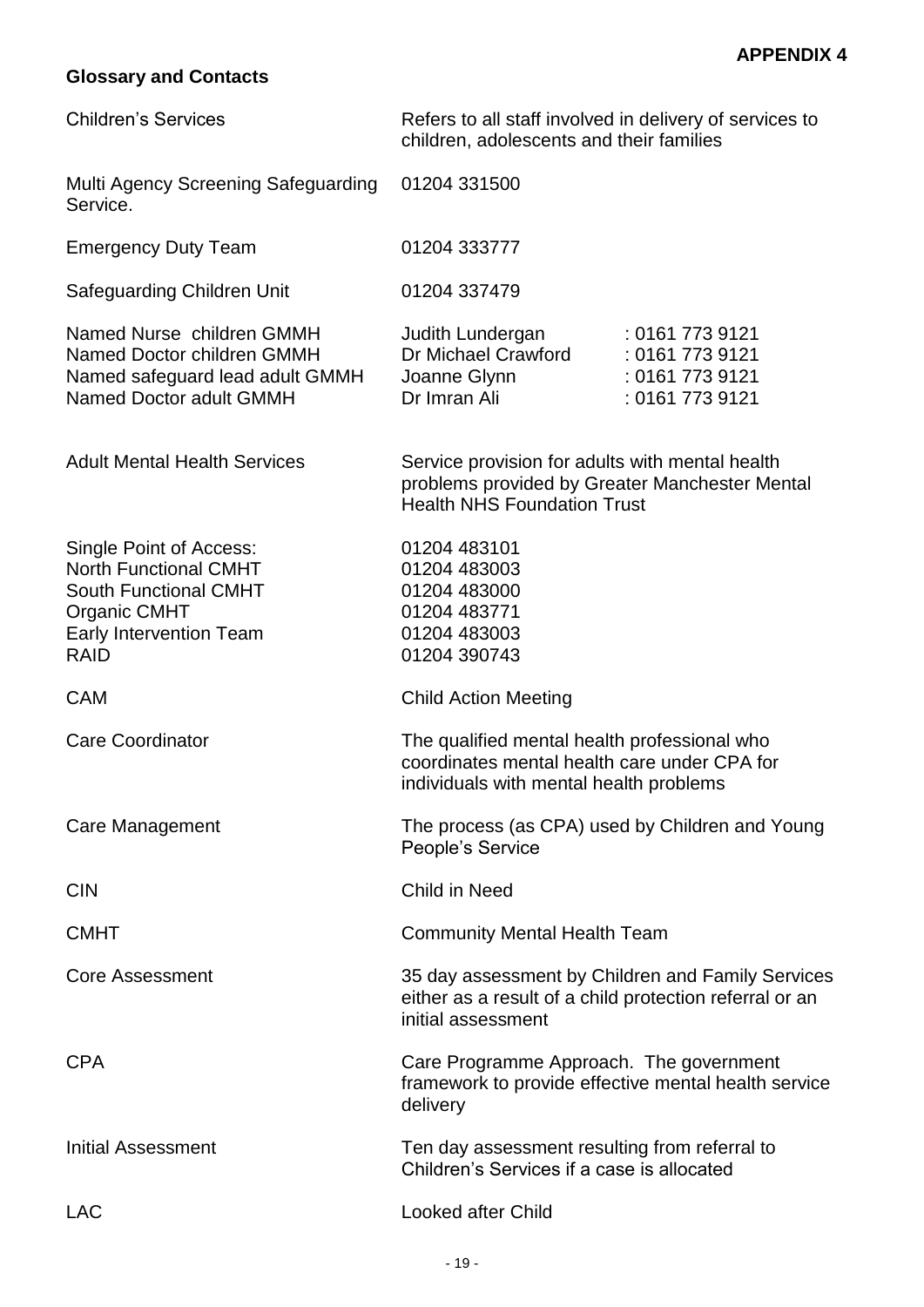| Multi-agency | Both statutory and non-statutory agencies working<br>together                                                                                                    |
|--------------|------------------------------------------------------------------------------------------------------------------------------------------------------------------|
| <b>SPoA</b>  | Single Point of Access in to Adult Mental Health<br><b>Services</b>                                                                                              |
| <b>BAS</b>   | Bolton Assessment service- assessment service for<br>those people signposted by SPoA where it is<br>suspected that secondary care MH services may be<br>eligible |
| <b>RAID</b>  | Rapid Assessment Interface and Discharge Service -<br>MH liaison and assessment service based within<br>Bolton FT urgent care and hospital wards                 |